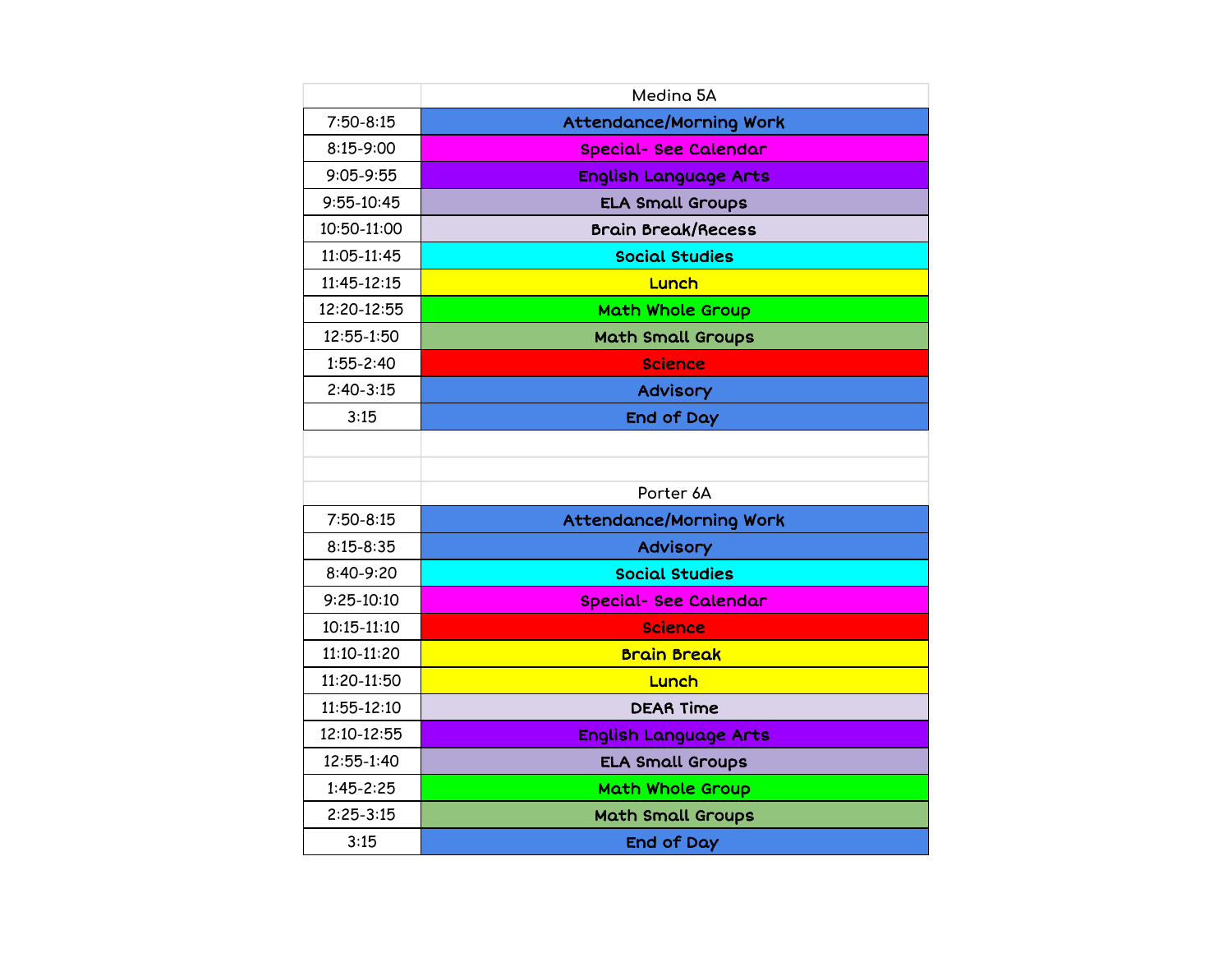|                | <b>Burke 5B</b>                |
|----------------|--------------------------------|
| $7:50-8:15$    | <b>Attendance/Morning Work</b> |
| $8:15 - 9:00$  | <b>Special- See Calendar</b>   |
| $9:05-9:45$    | <b>Social Studies</b>          |
| $9:50 - 10:40$ | <b>English Language Arts</b>   |
| 10:40-11:30    | <b>ELA Small Groups</b>        |
| 11:30-11:40    | <b>Brain Break/Recess</b>      |
| 11:45-12:15    | Lunch                          |
| 12:20-12:55    | <b>Science</b>                 |
| $1:00-1:50$    | <b>Math Whole Group</b>        |
| $1:50 - 2:35$  | <b>Math Small Groups</b>       |
| $2:40-3:15$    | <b>Advisory</b>                |
| 3:15           | End of Day                     |
|                |                                |
|                |                                |
|                | J. Scott 6B                    |
| $7:50-8:15$    | <b>Attendance/Morning Work</b> |
| $8:15 - 8:35$  | Advisory                       |
| 8:40-9:20      | <b>Social Studies</b>          |
| $9:25-10:10$   | <b>Special- See Calendar</b>   |
| 10:15-11:00    | <b>Math Whole Group</b>        |
| 11:00-11:45    | <b>Math Small Groups</b>       |
| 11:50-12:20    | Lunch                          |
| 12:25-1:05     | <b>Science</b>                 |
| $1:10 - 2:00$  | <b>English Language Arts</b>   |
| $2:00 - 2:10$  | <b>Brain Break</b>             |
| $2:10 - 2:55$  | <b>ELA Small Groups</b>        |
| $3:00 - 3:15$  | <b>DEAR Time</b>               |
| 3:15           | End of Day                     |